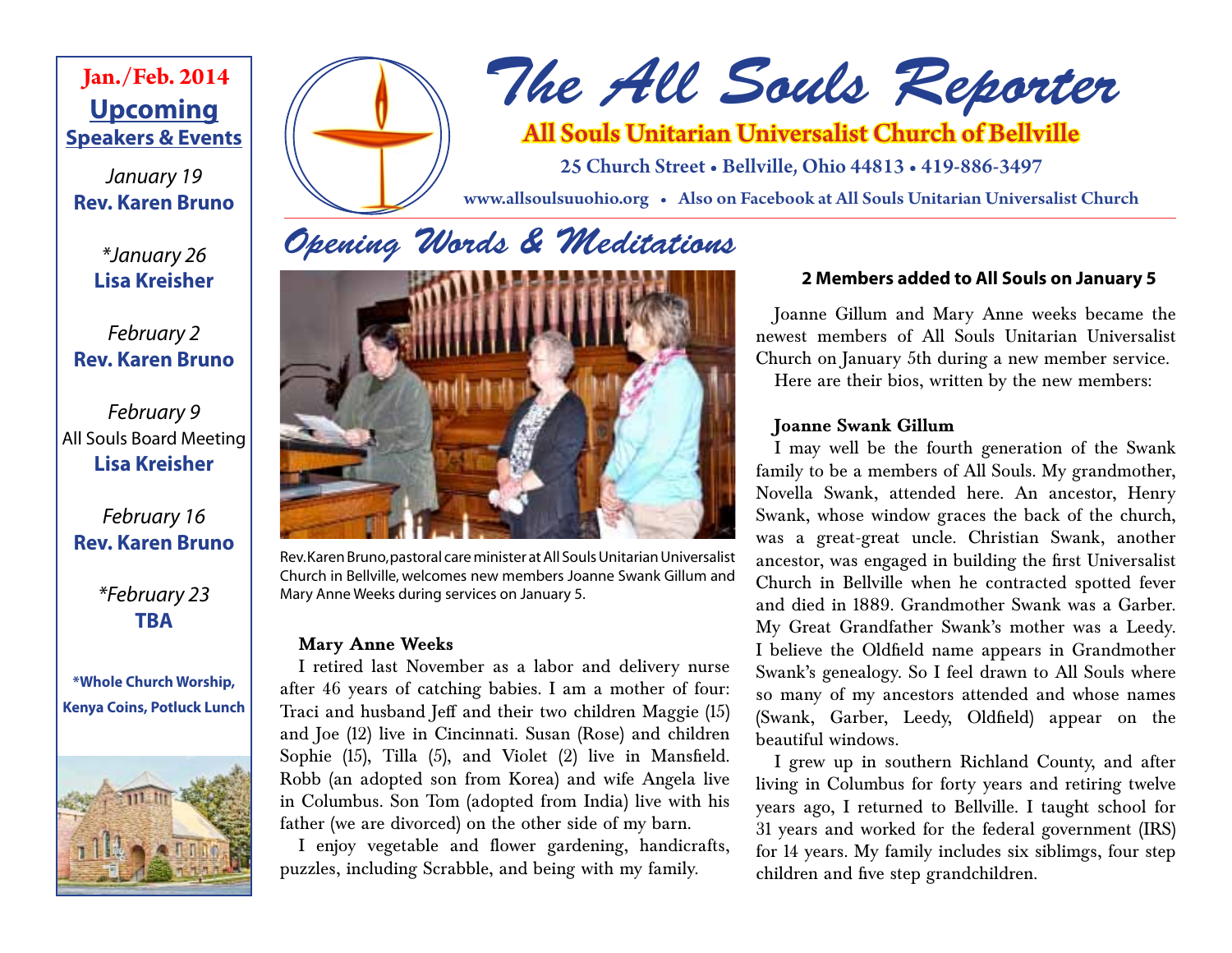## *January & February Calendar*

### **EVERYONE IS INVITED TO ALL ACTIVITIES ALL ACTIVITIES ARE AT THE CHURCH UNLESS OTHERWISE NOTED**

#### **January**

**19 Sunday** 9 am Adult Education - Consider the Conversation: A Documentary on a Taboo Subject

 Please join us as we view video clips from the documentary and then explore our thoughts and feelings regarding end of life care. You may explore www.considertheconversation. org. The class will continue on January 26 and February 2.

 **10:30 am Rev. Karen Bruno Topic:** A Taboo Subject *Leader: Joan Richmond* So many people struggle to have conversations about end of life choices. The adult education class this Sunday will be discussing this topic. Then during the service, Karen will share her experiences as a hospice Chaplain. Come and get the conversation started.

Bio: Karen Bruno is part time pastoral care minister at Bellville All Souls Unitarian Universalist Church. She attended Drew Theological School and was ordained by the United Church of Christ in 2002. She also works at Flying Horse Farms, a camp for children with serious illness, in Mount Gilead. Karen lived in Ohio for her high school and college years and then after many years in Colorado returned in 2011 following her early retirement from Denver Human Services. In addition, Karen has worked as church pastor, hospice chaplain and religious educator. She and her partner live in Bellville.

**\*26 Sunday** 9 am Adult Education - Consider the Conversation: A Documentary on a Taboo Subject

 Please join us as we view video clips from the documentary and then explore our thoughts and feelings regarding end of life care. You may explore www.considertheconversation. org. The class will continue on February 2.

#### **10:30 am Lisa Kreisher Topic:** The Gift of Judgment *Leader: Brian Moore*

 It's human nature to be judgmental. And we have been taught that judgments are bad: "Judge not lest ye be judged." So, how can we learn to see our judgments as gifts? How can we learn to translate an honest self-expression, like "You're so rude" into an experience of self-empathy and compassion as well as to discover what we long for in our lives?

 **Bio**: Lisa has enjoyed all her careers from waitress to travel agent to business consultant. She is retired from being an adult educator in the corporate world and at the college level. Helping people learn is her passion, whether it's by example or in front of a group. She now loves offering small workshops on The Law of Attraction, Creating Vision Boards and Deep Listening. She has also supported the Simply Living organization in Columbus by teaching their How to Be an Agent of Change course. Lisa has recently focused on learning the consciousness of Nonviolent Communication (NVC) and has been advancing her study of the communication process with Robert Gonzales for the past 4 years. It is a process that takes you to the deepest part of who you are and helps you connect with everyone at a deep and meaningful level. As a volunteer at Stratford Ecological Center in Delaware, she gets to experience and share all the wonderful things that go on at an organic farm. As a Farm & Nature Guide, she shows little people around the farm so they can experience the birth of a goat or lamb, eat spinach in the greenhouse, tap maple trees for sap, and paint their faces with sandstone from the creek.

27 Monday 6:30 pm Living Lotus Sangha - Th*e Four Establishments of Mindfulness* led by Sensei Dean Williams

### **February**

**2 Sunday** 9 am Adult Education - Consider the Conversation: A Documentary on a Taboo Subject

 Please join us as we explore our thoughts and feelings regarding end of life care. Liz Hansen will lead the discussion and Dr. Eric Hansen will provide views from his experiences as a surgeon. You may explore www.considertheconversation.org and then join us for soulful conversation.

|    |             | 10:30 am Rev. Karen Bruno                                            | Topic: To be announced Bio: See above Leader: Linda Wilson                                       |  |  |
|----|-------------|----------------------------------------------------------------------|--------------------------------------------------------------------------------------------------|--|--|
|    | 5 Wednesday | 7 pm Adult Discussion Group: "Being Liberal in a Conservative Place" |                                                                                                  |  |  |
|    | Sunday      | 9 am All Souls Board Meeting (all are invited)                       |                                                                                                  |  |  |
|    |             |                                                                      |                                                                                                  |  |  |
|    |             | 10:30 am Lisa Kreisher                                               | Topic: To be announced Bio: See above Leader: Ché Sahara                                         |  |  |
| 10 | Monday      |                                                                      | 6:30 pm Living Lotus Sangha - The Four Establishments of Mindfulness led by Sensei Dean Williams |  |  |

*\*Whole Church Worship/Kenya Coins Collection #Potluck Luncheon*

## *Birthdays for late January and February*

J 22 Bruce Kilgore 25 Grace Ehrmantraut

- 26 Kristy Mandeville 30 Tom Miller
- F 1 Dick Geckler 5 Paula Sauder
- 9 Joshua So 28 Sahvanna Macpherson

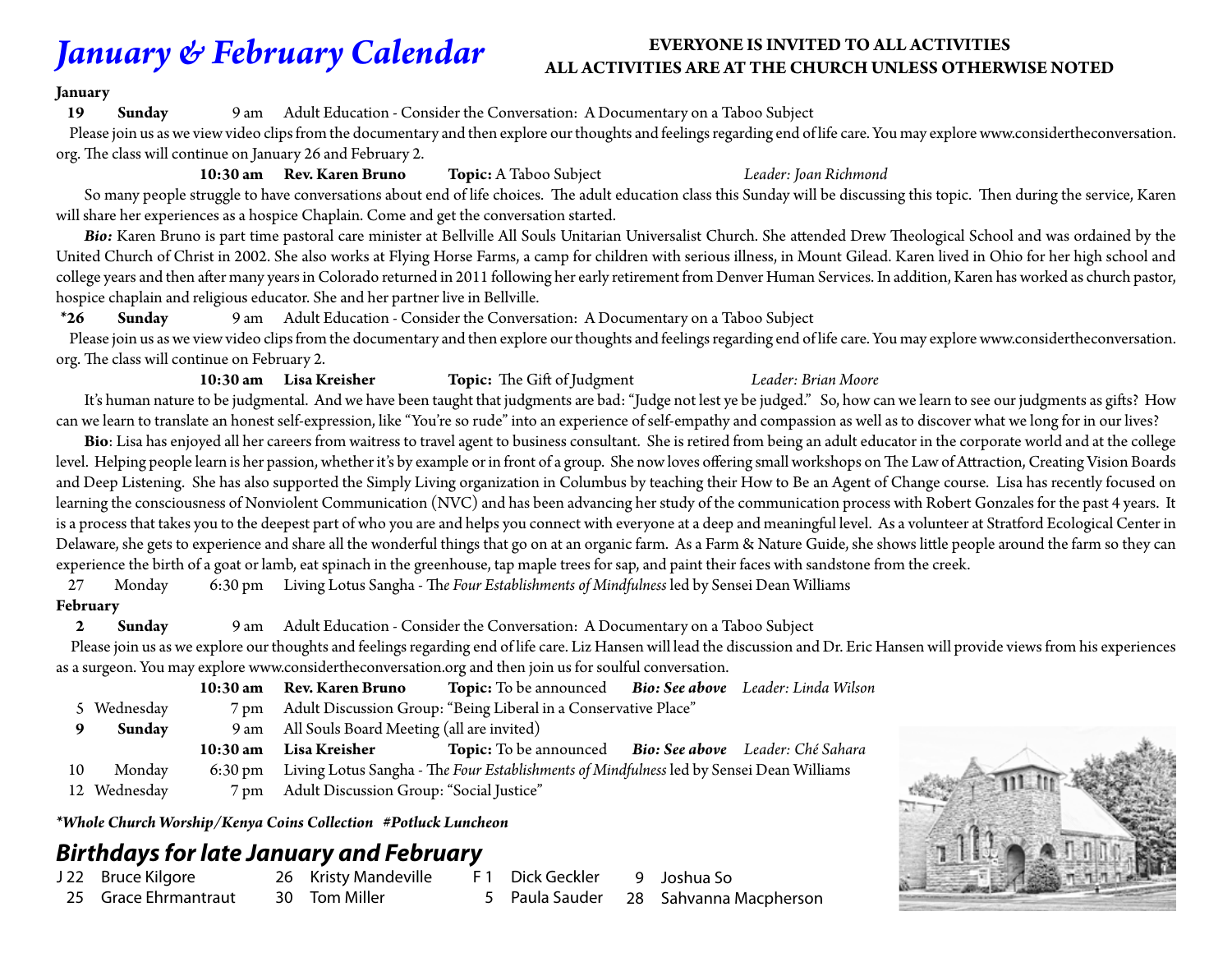## **NOTES FROM THE PREZ**

The Board approved paying professional fees to have the window in the vestibule fixed after incurring water damage. This expense will come out of our savings fund for (no pun intended) rainy days.

Chuck Rhodes worked up the first half of the fiscal year report. Something to consider: Our weekly revenue is \$512.37 and our weekly expenses are \$572.98. We have had some "more than normal" building expenses associated with keeping an old (historic) church running, which is to be expected.

You will notice that there is a lot of work going on in the kitchen as we renovate that area. The floor has been levelled and tiled and new cabinets will be installed. The sink, purchased by LD Ball a few years ago, will also be installed. We are very excited about these changes, and if you get a chance, please thank Sandy Macpherson and LD Ball for their hard work and financial donations to this project. That work does mean we may still have to work around coffee and conversation after the service but that's a small price to pay for a beautiful remodeling job.

If you have not completed an information form for Shelley (pastoral care secretary) please see her. Let me know if there's any way I or a Board Member can assist you. -- Reed Richmond, Board President, 419-631-7912 (cell).

## **December 2013 Financial Report**

| Revenue                        | <b>December</b> |
|--------------------------------|-----------------|
| Rummage Sale                   | 89.00           |
| Open Plate Offering            | 333.00          |
| <b>Building Fund</b>           | 1,500.00        |
| Pledges                        | 2,010.00        |
| <b>Special Services Income</b> | 40.00           |
| Total                          | 4,007.00        |
| Expenses*                      | 3,609.83        |
|                                | $+397.17$       |

Expenses this month included \$660 for professional fees (fixing a window due to water damage). All other expenses were normal monthly expenses.

Average Attendance in December: 44 *(please note: Pleadge report unavailable: I lost it - Reed)*

## **LIVING LOTUS SANGHA**

Living Lotus Sangha January and February meeting dates (all meeting are from 6:30p - 8:30p)

Monday Jan. 27th Monday Feb. 10th Monday Feb. 24th

#### **2014 Study Schedule for 2014:**

**January**: *Transformation and Healing: Sutra on the Four Establishments of Mindfulness* by Thich Nhat Hanh

**Feb. & March:** The Platform Sutra of Hui-neng Red Pine translation and commentary

**April**: Bodhidharma - Life and Teachings

**May & Aug.:** Lankavatara Sutra Red Pine translation and commentary

### **Sept. & Dec.:** Samdhinirmocana Sutra *The Third Turning of the Buddha Wheel* by Reb Anderson

Visit our new website at www.livinglotus.org We have added "soundcloud" to both the website and our Facebook page to share the Dharma talks Sensei Dean Williams shares at our Monday night sittings.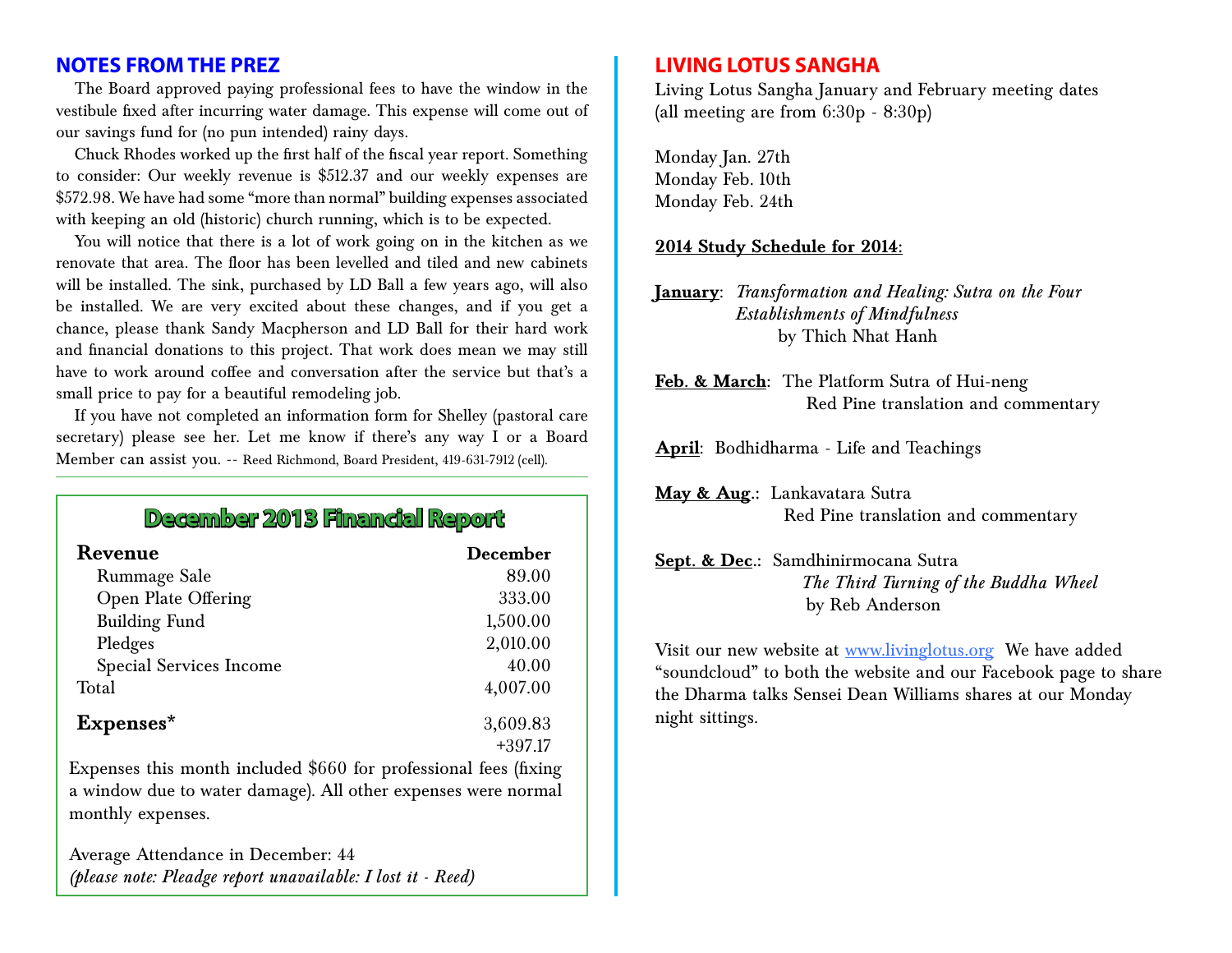## **WEDNESDAY EVENING GROUP DISCUSSIONS: EVERY WEDNESDAY! (starting in February)**

Rev. Karen will be at the church every Wednesday evening to lead group discussions. All groups start at 7 p.m. at church.

- 1st Wednesday "Being Liberal in a Conservative Place"
- 2nd Wednesday "Social Justice" New group to discuss issues of world and local justice.
- 3rd Wednesday "Woman's Spirituality"
- 4th Wednesday "Prayer. What is it and how does it work?" New group to explore different kinds of prayer.

These groups will run for February, March, April and May. Please plan on attending one or several of the Wednesday meetings. The discussions can get quite lively (in a friendly way).

## **OMD News**

#### **New Webinars for A New Year**

A full list of CERG webinars, registration links and links to a list of CERG On-Demand classes can be found at: www.cerguua.org/events/cergwebinars.html

*1) Congregational Meetings: Touching Hearts and Lives Compassionately* - February 6, 2014 from 8 to 9:30 pm Eastern Time.

Focusing on the tools of Compassionate Communication, this webinar will discuss how we can promote and deepen our faith and relationships during annual congregational meetings, board, committee and task force meetings, and staff meetings. Led by Rev. LoraKim Joyner, community minister in Multispecies Ministry and Compassionate Communication (Nonviolent Communication).

#### *2) Meaningful Multigenerational Worship* - February 12, 2014 at 7 pm and February 13, 2014 at 10 am eastern time

When done well, multigenerational worship offers a great opportunity to see and experience our faith through a variety of perspectives and learning styles. We'll share stories from several congregations who are doing innovative and exciting work in this area and offer tips to aid any size congregation in creating engaging and meaningful worship. Led by Patricia Infante, CERG Faith Development Consultant with guest presenters.

*3) Happiness as a Spiritual Practice* - February 25, 2014 at 7 pm eastern time for one hour.

Are we having fun yet? Surprisingly, many UU congregations aren't. The stress of church work, interpersonal conflict, and lack of resources, to name a few, result in congregational members worrying more and enjoying less. This session will offer ideas on how congregations can turn sorrow into success and hardship into happiness. Led by Mark Bernstein, CERG Growth Development Consultant.

### **Stewardship: The Next Generation** - Saturday, March 8, 9:30 am - 3 pm

UU Fellowship of Wayne County, Wooster, OH (Sponsored by the Ohio-Meadville District Resource Development Team)

Can we put on our "Future thinking caps" to re-imagine a new path to a vibrant, mission oriented faith? And how do we fund that? This workshop will feature insight to understanding the assumptions and world views of various generations, discover online church and pledging, and hearing the stories of people across the ages as we work together to realize our shared values. Do you dare to boldly go where no one has gone before? To register: https://ohiomeadville.wufoo.com/forms/qpgy99ilmfz9x8/

### **District Assembly 2014: The Spirited Life** - March 28-29, 2014 Erie, PA

This year's District Assembly is a joint effort with the Ohio-Meadville District and the St. Lawrence District. District Assembly will take place March 28-29, 2014 at the Avalon Hotel and Convention Center, Erie, PA. The Rev.Meg Barnhouse is the keynote speaker. Her keynote address is titled Seeds of the Spirited Life. Gould Lecturer is Rev. Priscilla Richter, speaking on Polity, Pine Trees and Process Theology. For the full brochure, schedule, workshop descriptions, DA youth caucus information, all required forms, online registration and DA exhibit forms, please see http://www.ohiomeadville.org/districtassembly/dakeynote